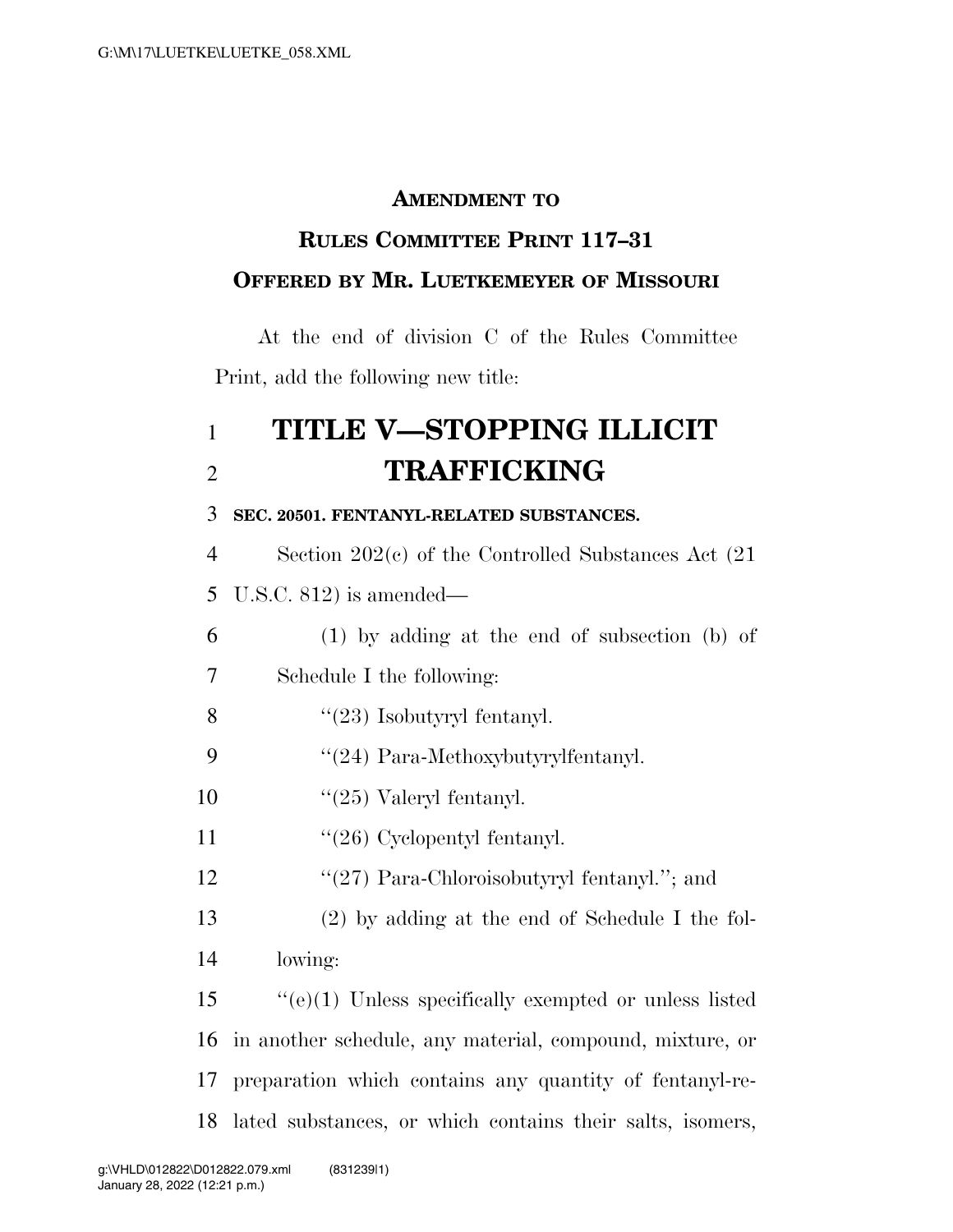| $\mathbf{1}$   | and salts of isomers whenever the existence of such salts,    |
|----------------|---------------------------------------------------------------|
| 2              | isomers, and salts of isomers is possible within the specific |
| 3              | chemical designation.                                         |
| $\overline{4}$ | $\lq(2)$ In paragraph (1), the term 'fentanyl-related sub-    |
| 5              | stances' includes the following:                              |
| 6              | "(A) Any substance that is structurally related               |
| 7              | to fentanyl by one or more of the following modifica-         |
| 8              | tions:                                                        |
| 9              | "(i) By replacement of the phenyl portion                     |
| 10             | of the phenethyl group by any monocycle,                      |
| 11             | whether or not further substituted in or on the               |
| 12             | monocycle.                                                    |
| 13             | "(ii) By substitution in or on the phenethyl                  |
| 14             | group with alkyl, alkenyl, alkoxy, hydroxy, halo,             |
| 15             | haloalkyl, amino or nitro groups.                             |
| 16             | "(iii) By substitution in or on the piper-                    |
| 17             | idine ring with alkyl, alkenyl, alkoxy, ester,                |
| 18             | ether, hydroxy, halo, haloalkyl, amino or nitro               |
| 19             | groups.                                                       |
| 20             | "(iv) By replacement of the aniline ring                      |
| 21             | with any aromatic monocycle whether or not                    |
| 22             | further substituted in or on the aromatic mono-               |
| 23             | cycle.                                                        |
| 24             | $``(v)$ By replacement of the N-propionyl                     |
| 25             | group by another acyl group.                                  |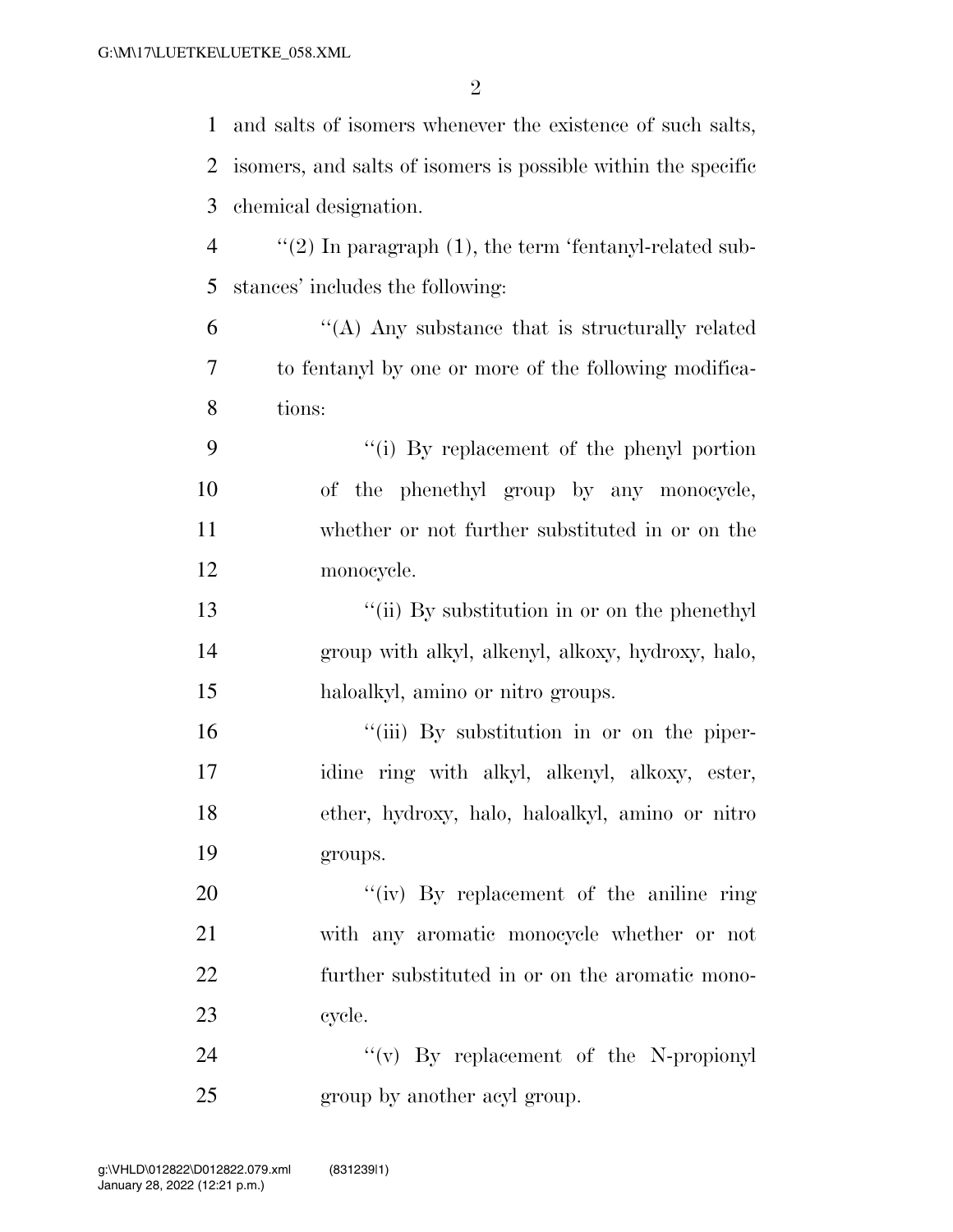| $\mathbf{1}$   | "(B) $4'$ -Methyl acetyl fentanyl.                        |
|----------------|-----------------------------------------------------------|
| $\overline{2}$ | $\lq\lq$ Crotonyl fentanyl.                               |
| 3              | "(D) $2'$ -Fluoro ortho-fluorofentanyl.                   |
| $\overline{4}$ | $\lq\lq$ (E) Ortho-Methyl acetylfentanyl.                 |
| 5              | $\lq\lq(F)$ Thiofuranyl fentanyl.                         |
| 6              | "(G) Ortho-Fluorobutyryl fentanyl.                        |
| 7              | "(H) Ortho-Fluoroacryl fentanyl.                          |
| 8              | "(I) Beta-Methyl fentanyl.                                |
| 9              | $\lq\lq (J)$ Phenyl fentanyl.                             |
| 10             | $\lq\lq(K)$ Para-Methylfentanyl.                          |
| 11             | "(L) Beta'-Phenyl fentanyl.                               |
| 12             | "(M) Benzodioxole fentanyl.".                             |
| 13             | SEC. 20502. REMOVAL FROM SCHEDULE I(e) OF FENTANYL-       |
|                |                                                           |
| 14             | RELATED SUBSTANCES.                                       |
| 15             | Section 201 of the Controlled Substances Act (21)         |
| 16             | U.S.C. 811) is amended by adding at the end the following |
| 17             | new subsection:                                           |
| 18             | $f'(k)(1)$ If the Secretary finds, based on the factors   |
| 19             | specified in paragraph $(4)$ , that a substance listed in |
| 20             | schedule I(e) has no potential for abuse, the Secretary   |
| 21             | shall—                                                    |
| 22             | "(A) notify the Attorney General at least 90              |
| 23             | days prior to submitting an evaluation scientific and     |
| 24             | medical evaluation of that substance supporting that      |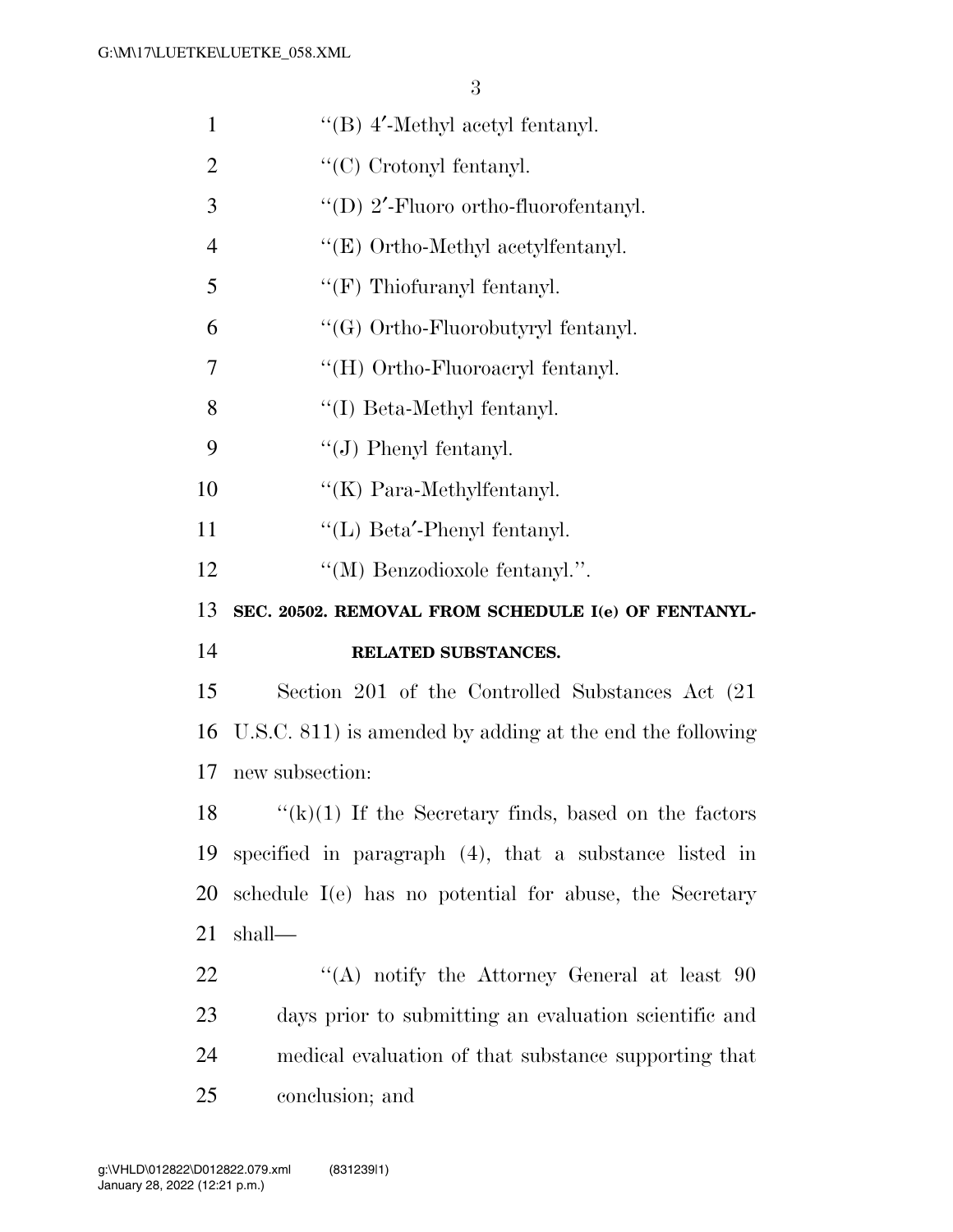| $\mathbf{1}$   | $\lq\lq (B)$ submit to the Attorney General such eval-       |
|----------------|--------------------------------------------------------------|
| $\overline{c}$ | uation and conclusion that—                                  |
| 3              | $f'(i)$ is in writing; and                                   |
| $\overline{4}$ | "(ii) includes the bases for such conclu-                    |
| 5              | sion.                                                        |
| 6              | "(2) Not later than 90 days after the receipt of such        |
| 7              | evaluation and conclusion, the Attorney General shall        |
| 8              | issue an order removing such substance from the schedule.    |
| 9              | $\lq(3)(A)$ If the Secretary finds, based on the factors     |
| 10             | specified in paragraph (4), that a substance listed in       |
| 11             | schedule $I(e)$ does not meet the requirements for inclusion |
| 12             | in that schedule, and that the substance has a low poten-    |
| 13             | tial for abuse, the Secretary shall submit to the Attorney   |
| 14             | General a scientific and medical evaluation of that sub-     |
| 15             | stance supporting those conclusions that is in writing and   |
| 16             | that includes the bases for that conclusion.                 |
| 17             | "(B) Within 180 days of receipt of such evaluation           |
| 18             | and conclusion, the Attorney General shall—                  |
| 19             | "(i) issue an order removing such substance                  |
| 20             | from scheduling for research purposes only, or               |
| 21             | "(ii) notify the Secretary in writing that the At-           |
| 22             | torney General declines to issue such an order.              |
| 23             | $\lq(4)$ In making the evaluation and conclusion de-         |
| 24             | scribed in paragraph $(1)$ or $(3)$ , the Secretary—         |
|                |                                                              |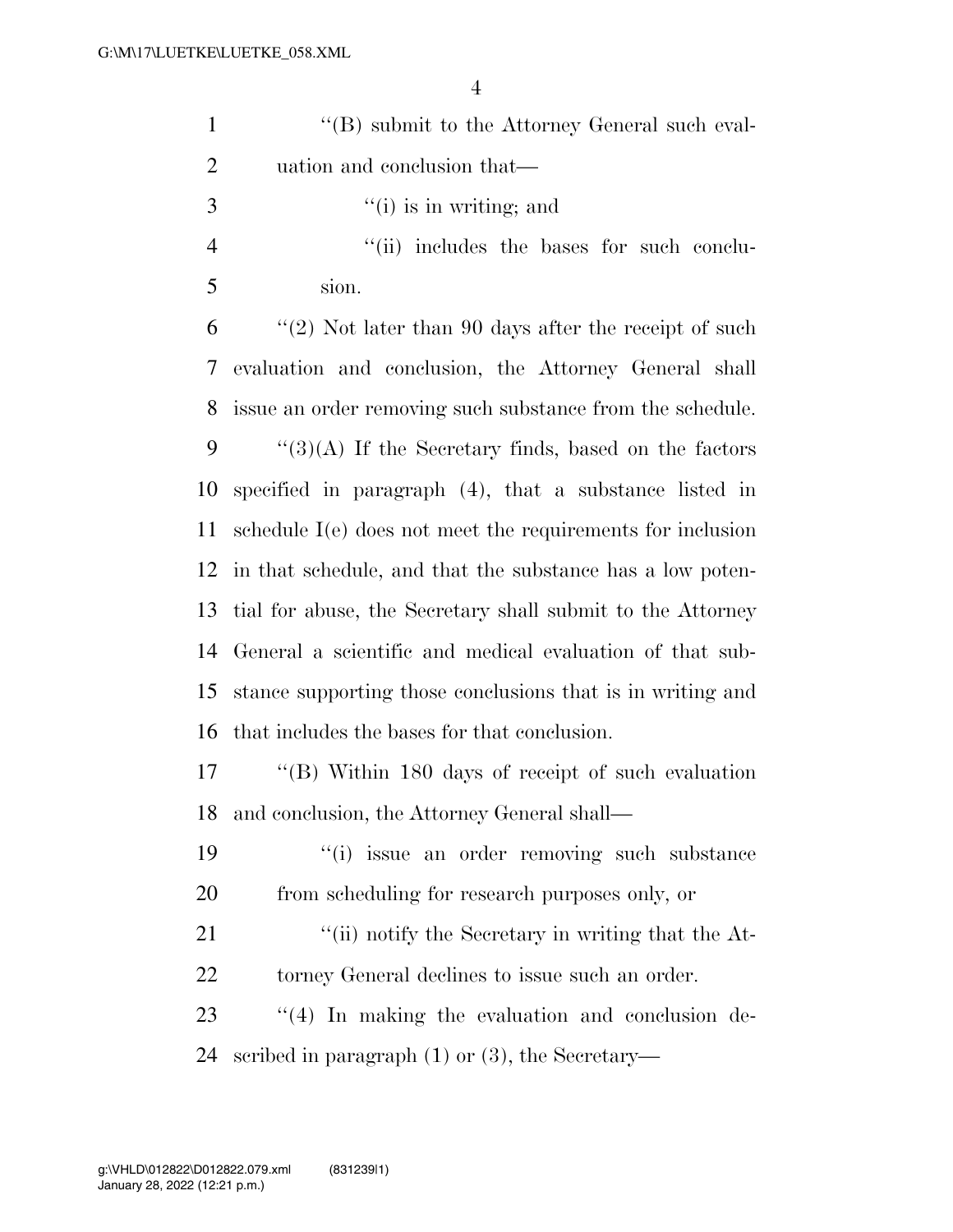''(A) shall consider the factors specified in 2 paragraphs  $(1)$ ,  $(2)$ ,  $(3)$ , and  $(6)$  of subsection  $(c)$  and any information submitted to the Attorney Gen-eral under paragraph (1) of this subsection; and

 ''(B) may also consider factors specified in 6 paragraphs  $(4)$ ,  $(5)$ , and  $(7)$  of subsection  $(e)$  if the Secretary finds that reliable evidence exists with re-spect to such factors.

 ''(5) Nothing in this subsection shall preclude the At- torney General from transferring a substance listed in schedule I to another schedule, or removing such sub- stance entirely from the schedules, pursuant to other pro-visions of this section or section 202.

 ''(6) A substance removed from schedule I(e) pursu- ant to paragraph (1) or (3) may, at any time, be controlled pursuant to the other provisions of this section or section 202 without regard to that removal.''.

### **SEC. 20503. CLARIFICATION OF CERTAIN REGISTRATION REQUIREMENTS RELATED TO RESEARCH.**

 (a) EXCEPTION FOR AGENTS OR EMPLOYEES OF 21 REGISTERED RESEARCHERS.—Section  $302(e)(1)$  of the 22 Controlled Substances Act  $(21 \text{ U.S.C. } 822(e)(1))$  is amended by striking ''or dispenser'' and inserting ''dis-penser, or researcher''.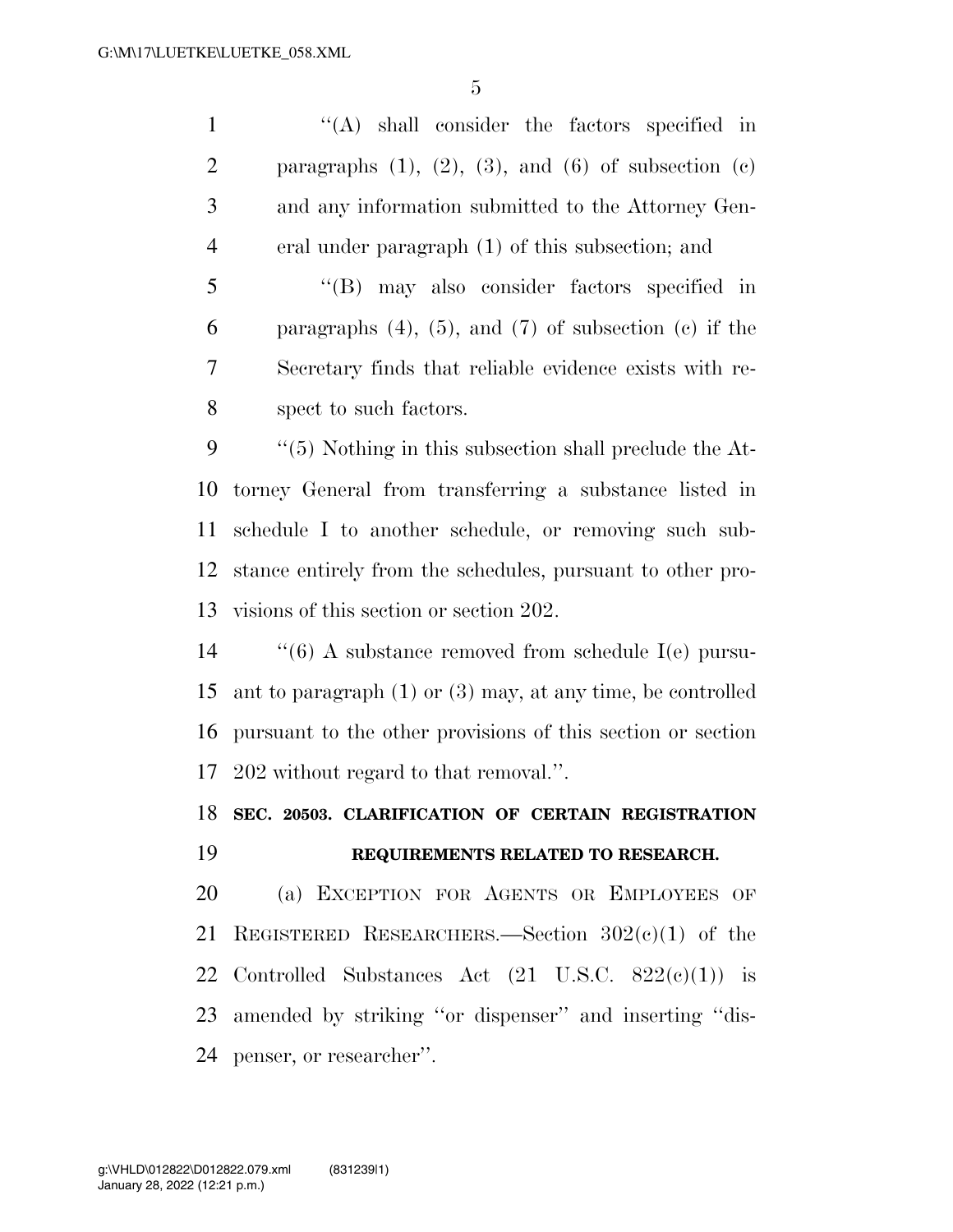(b) CONFORMING AMENDMENT.—Section 102(3) of the Controlled Substances Act (21 U.S.C. 802(3)) is amended by striking ''or dispenser'' and inserting ''dis-penser, or researcher.''

 (c) SINGLE REGISTRATION FOR CONTIGUOUS RE- SEARCH SITES.—Section 302(e) of the Controlled Sub- stances Act (21 U.S.C. 822(e)) is amended by adding at the end the following new paragraph:

 ''(3) Notwithstanding paragraph (1), a person registered to conduct research with a controlled sub- stance under section 303(f) may conduct such re- search under a single registration if such research occurs exclusively on a single, contiguous campus and the registrant notifies the Attorney General in writing of all sites on the campus where the research will be conducted or where the controlled substance will be stored or administered. If the registrant seeks to conduct such research at additional sites, the registrant shall submit a new notification before conducting such research at any such additional sites.''.

22 (d) NEW INSPECTION NOT REQUIRED IN CERTAIN SITUATIONS.—Section 303(f) of the Controlled Sub-stances Act (21 U.S.C. 823(f)) is amended—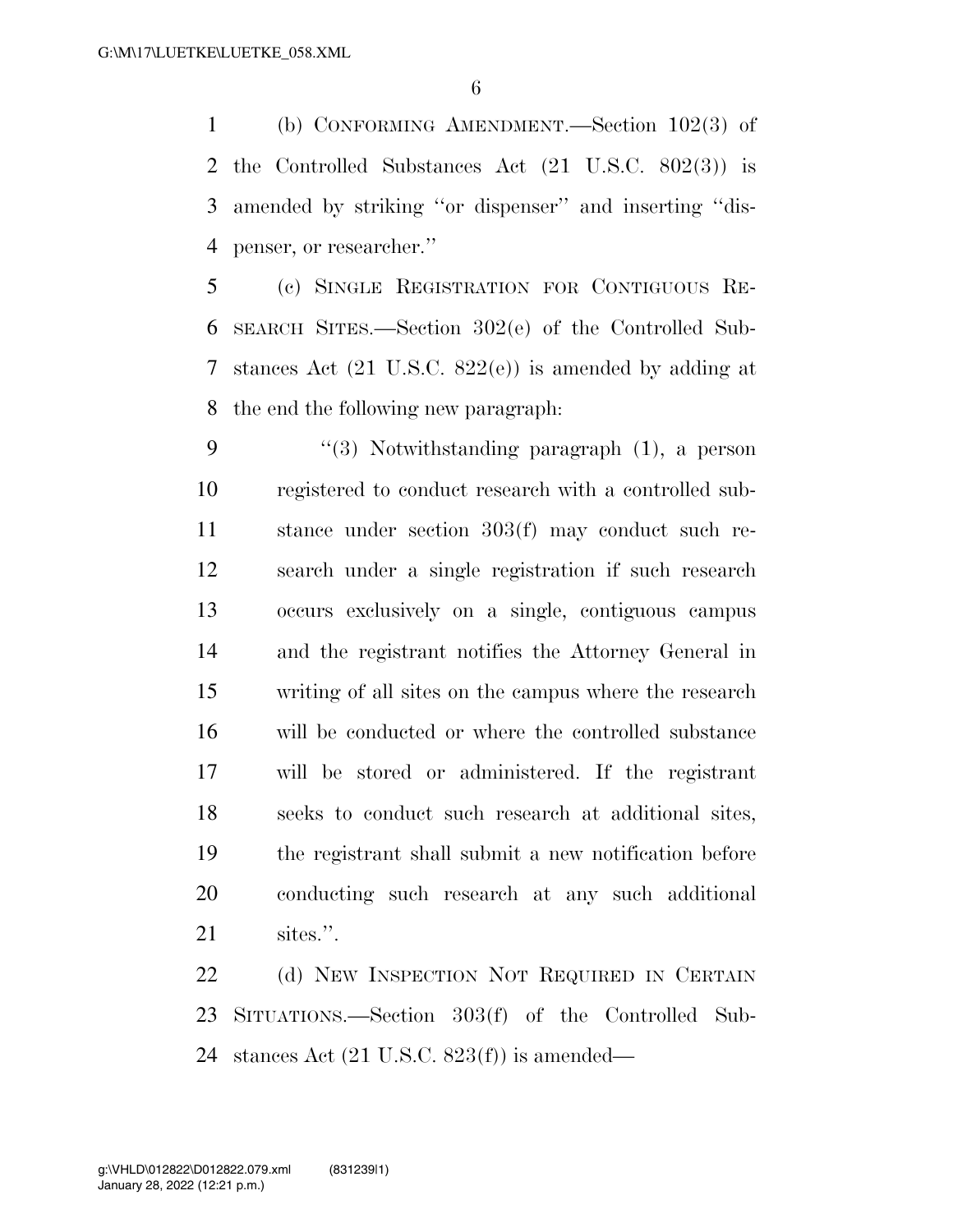(1) by redesignating paragraphs (1) through (5) as subparagraphs (A) through (E), respectively, and by moving the margins of such subparagraphs (as so redesignated) two ems to the right;

5 (2) by striking "(f) The" and inserting " $(f)(1)$ The''; and

 (3) by adding at the end the following new paragraph:

 $\frac{1}{2}(2)(A)$  If a person is registered to conduct research with a controlled substance and applies to be registered, or to modify a registration to conduct research with a sec- ond controlled substance that is in the same schedule or in a schedule with a higher numerical designation, a new inspection by the Attorney General of the registered loca-tion is not required.

 ''(B) Nothing in this paragraph shall prohibit the At- torney General from conducting any inspection if the At- torney General determines such an inspection is nec-essary.''.

 (e) CONTINUATION OF RESEARCH ON NEWLY ADDED SUBSTANCES; AUTHORITY TO CONDUCT RESEARCH WITH OTHER SUBSTANCES.—Section 302 of the Controlled Substances Act (21 U.S.C. 822), as amended by sub- sections (a) and (c), is further amended by adding at the end the following new subsection: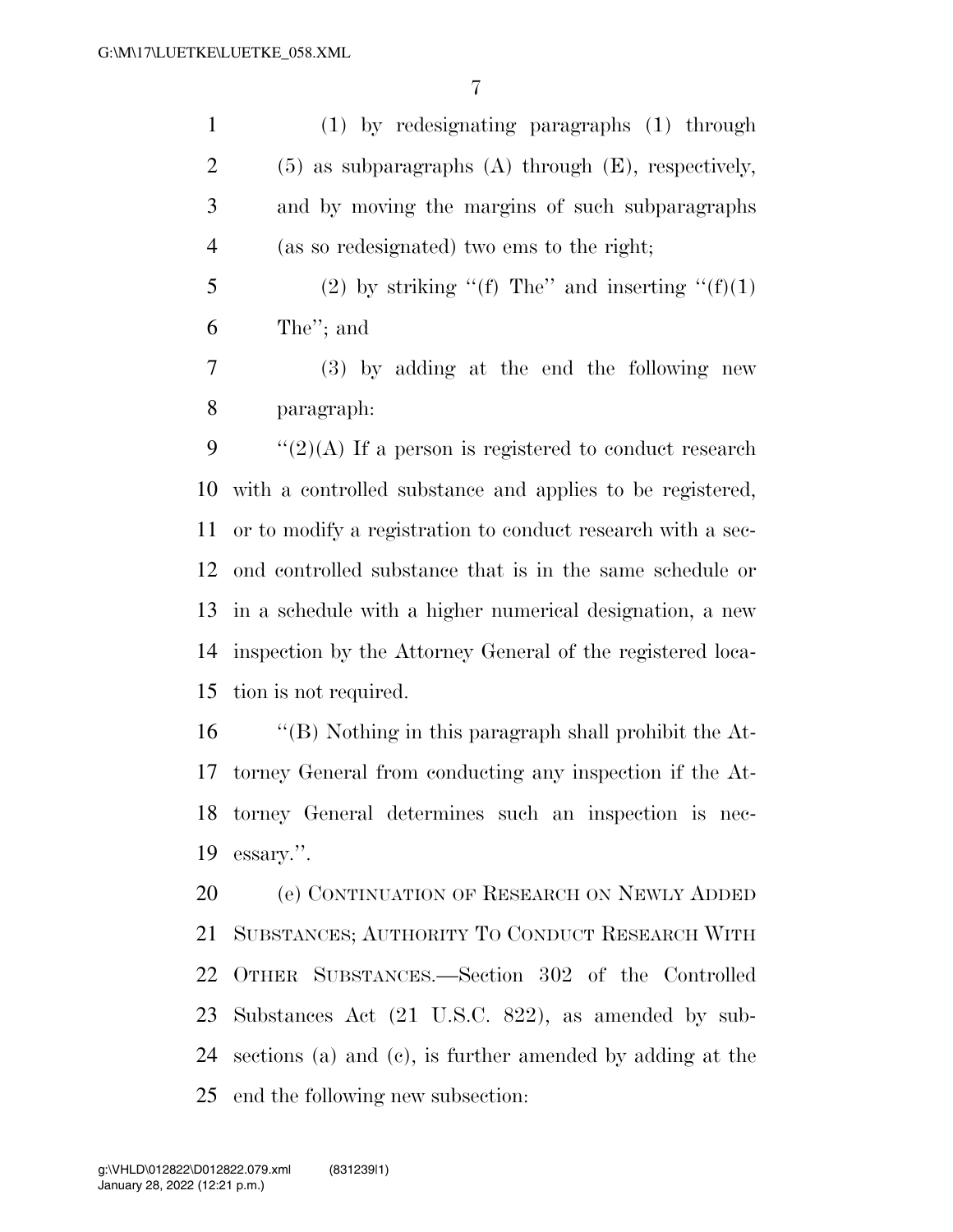$\frac{1}{2}$  (h)(1) In the case of a person who is conducting research on a substance at the time the substance is added to schedule I and who is already registered to conduct re- search with another controlled substance in schedule I or II, the person—

| b  | "(A) within 30 days of the scheduling of such          |
|----|--------------------------------------------------------|
| 7  | substance, shall submit a completed application for    |
| 8  | registration or modification of the existing registra- |
| 9  | tion of such person, to conduct research on such       |
| 10 | substance, in accordance with the regulations issued   |
| 11 | by the Attorney General; and                           |

 ''(B) notwithstanding subsections (a) and (b), may continue to conduct the research on such sub-stance until the date on which—

15  $\frac{1}{10}$  the application referred to in subpara-graph (A) is withdrawn by the applicant; or

17 ''(ii) the Attorney General serves on the applicant an order to show cause proposing the denial of the application pursuant to section 20  $304(c)$ .

21 ''(2) If the Attorney General serves an order to show 22 cause under paragraph  $(1)(B)$  and the applicant requests a hearing, such hearing shall be held—

24  $\langle A \rangle$  on an expedited basis; and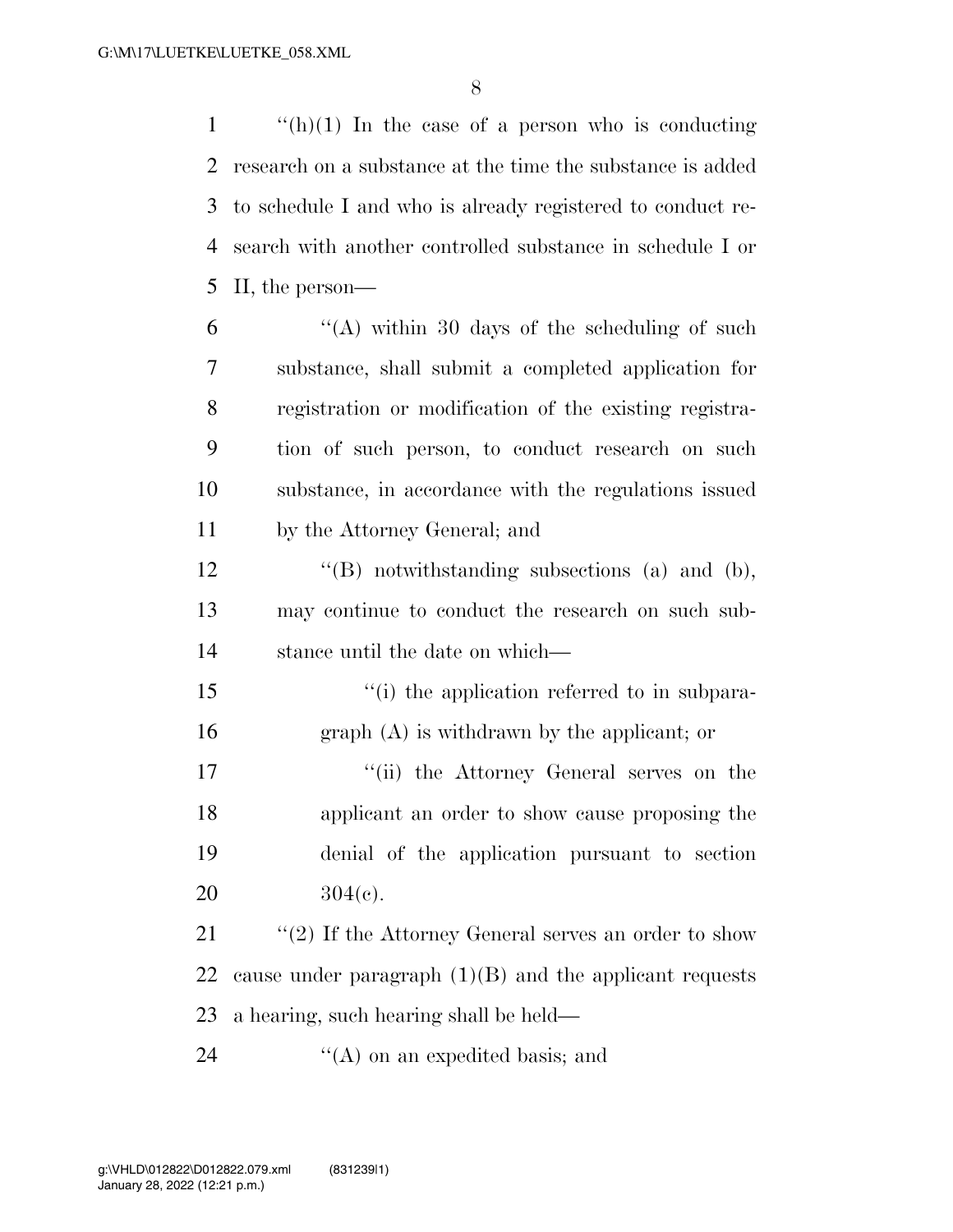1 ''(B) not later than 45 days after the request is made, or such a later time as requested by the ap-plicant.

 ''(3)(A) A person who is registered to conduct re- search with a controlled substance in schedule I may, not- withstanding subsections (a) and (b), conduct research with another controlled substance in schedule I, if each of following conditions are met:

 ''(i) The person has applied for a modification of the person's registration to authorize research with such other controlled substance in accordance with the regulations issued by the Attorney General. ''(ii) The Attorney General has obtained verification from the Secretary that the research protocol submitted with the application is meri-torious.

 ''(iii) The Attorney General has determined under subparagraph (B) that the conduct of such re- search is consistent with United States obligations under the Single Convention on Narcotic Drugs, 1961.

 ''(B) Not later than 30 days after receiving an appli- cation under clause (i), the Attorney General shall deter- mine whether the conduct of research that is the subject of the application is consistent with United States obliga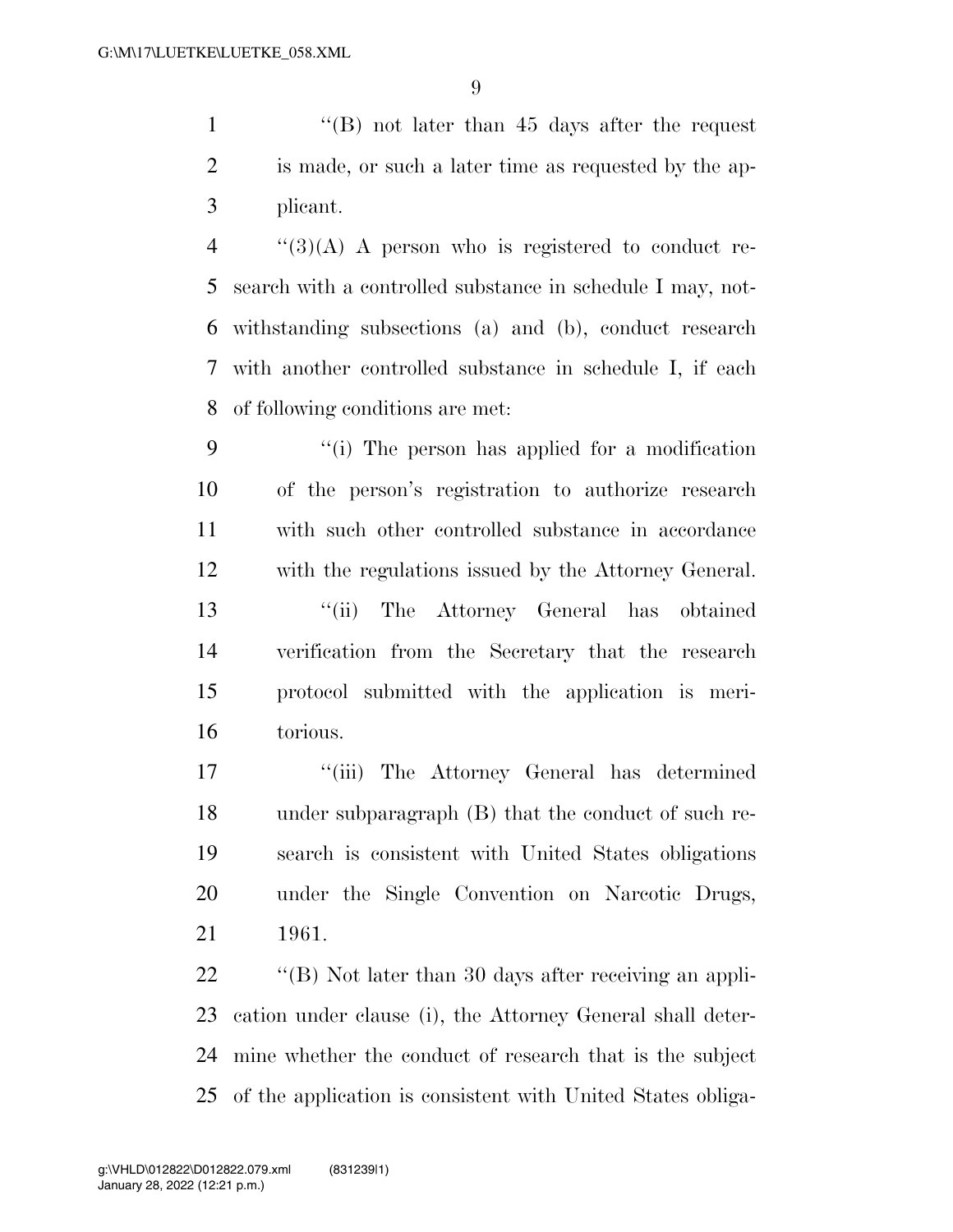tions under the Single Convention on Narcotic Drugs, 1961.

 ''(C) Nothing in this section shall be construed to alter the authority of the Attorney General to initiate pro- ceedings to deny, suspend, or revoke any registration in accordance with sections 303 and 304.''.

 (f) TREATMENT OF CERTAIN ACTIVITIES AS COINCI- DENT TO RESEARCH.—Section 302 of the Controlled Sub- stances Act (21 U.S.C. 822), as amended by subsections (a), (c), and (e), is further amended by adding at the end the following new subsection:

12 "(i) A person who is registered to perform research with a controlled substance (other than marihuana) under this title may, without being required to registered to man- ufacture such substance, using small quantities of such substance, perform the following activities:

 $\frac{17}{2}$   $\frac{17}{2}$  Processing the substance to create ex- tracts, tinctures, oils, solutions, derivatives, or other forms of the substance consistent with the approved research protocol.

21 ''(2) Dosage form development for the purpose of satisfying requirements with respect to the sub- mission of an investigational new drug application under section 505(i) of the Federal Food, Drug, and Cosmetic Act.''.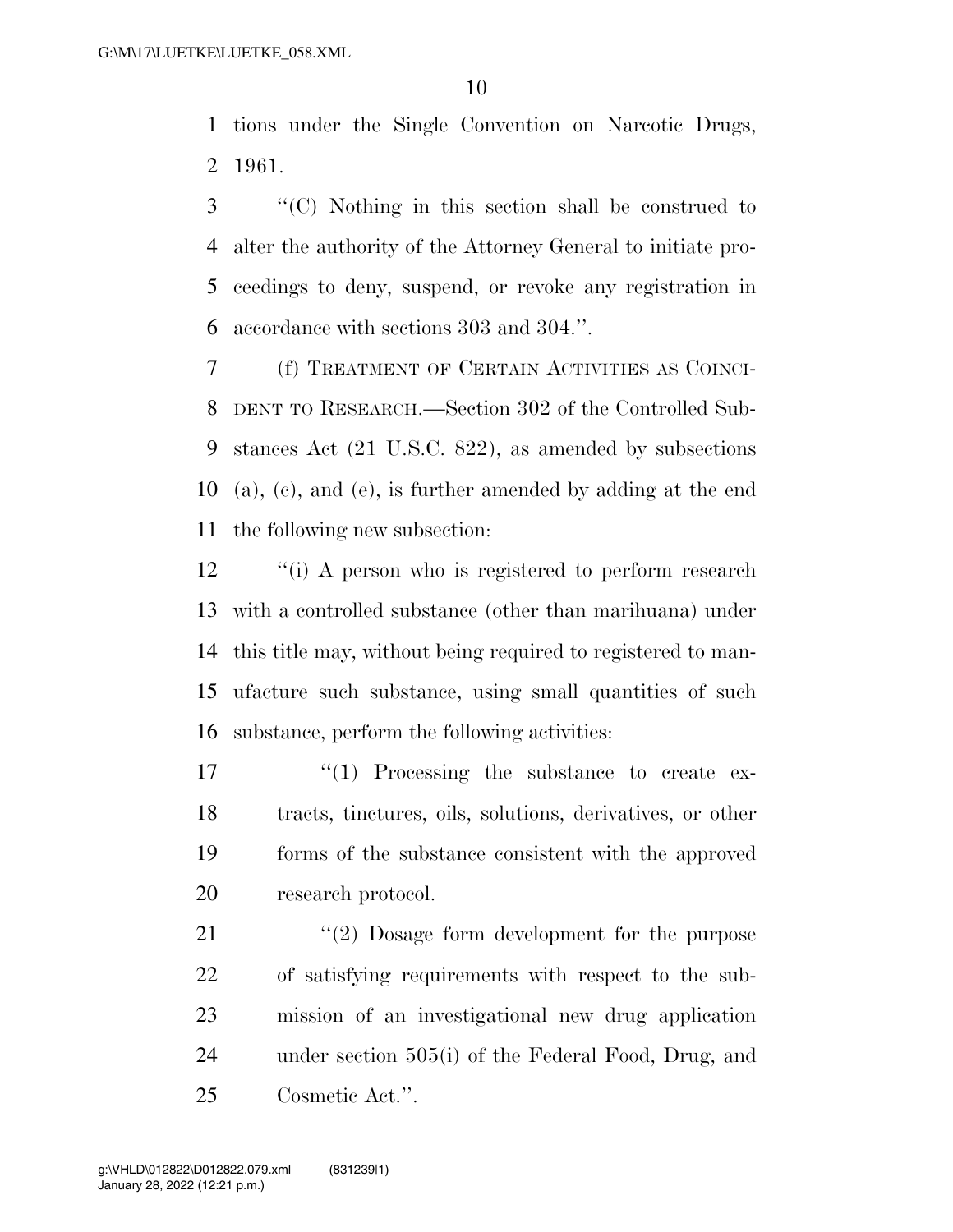**SEC. 20504. REVIEW OF RESEARCH REGISTRATION PROC-ESS.** 

 (a) REVIEW.—Not later than one year after the date of the enactment of this section, the Attorney General and the Secretary of Health and Human Services shall jointly conduct a review of the processes used to register or mod- ify a registration to conduct research with controlled sub- stances under the Controlled Substances Act (21 U.S.C. 801 et seq.), including—

 (1) an evaluation of the impacts of the amend- ments made by this title on the risk of the diversion of controlled substances used in research and related public safety considerations; and

 (2) an identification of opportunities to reduce any unnecessary burden on persons seeking registra- tion, potential redundancies, and inefficiencies in such processes, including—

 (A) the process for obtaining a registration under section 303 of the Controlled Substances Act (21 U.S.C. 823); and

 (B) the process by which the Secretary re- views research protocols submitted with respect 23 to such registration.

 (b) GUIDANCE.—Not later than 60 days after con- cluding the review described in subsection (a), the Attor-ney General and the Secretary shall, as appropriate, joint-